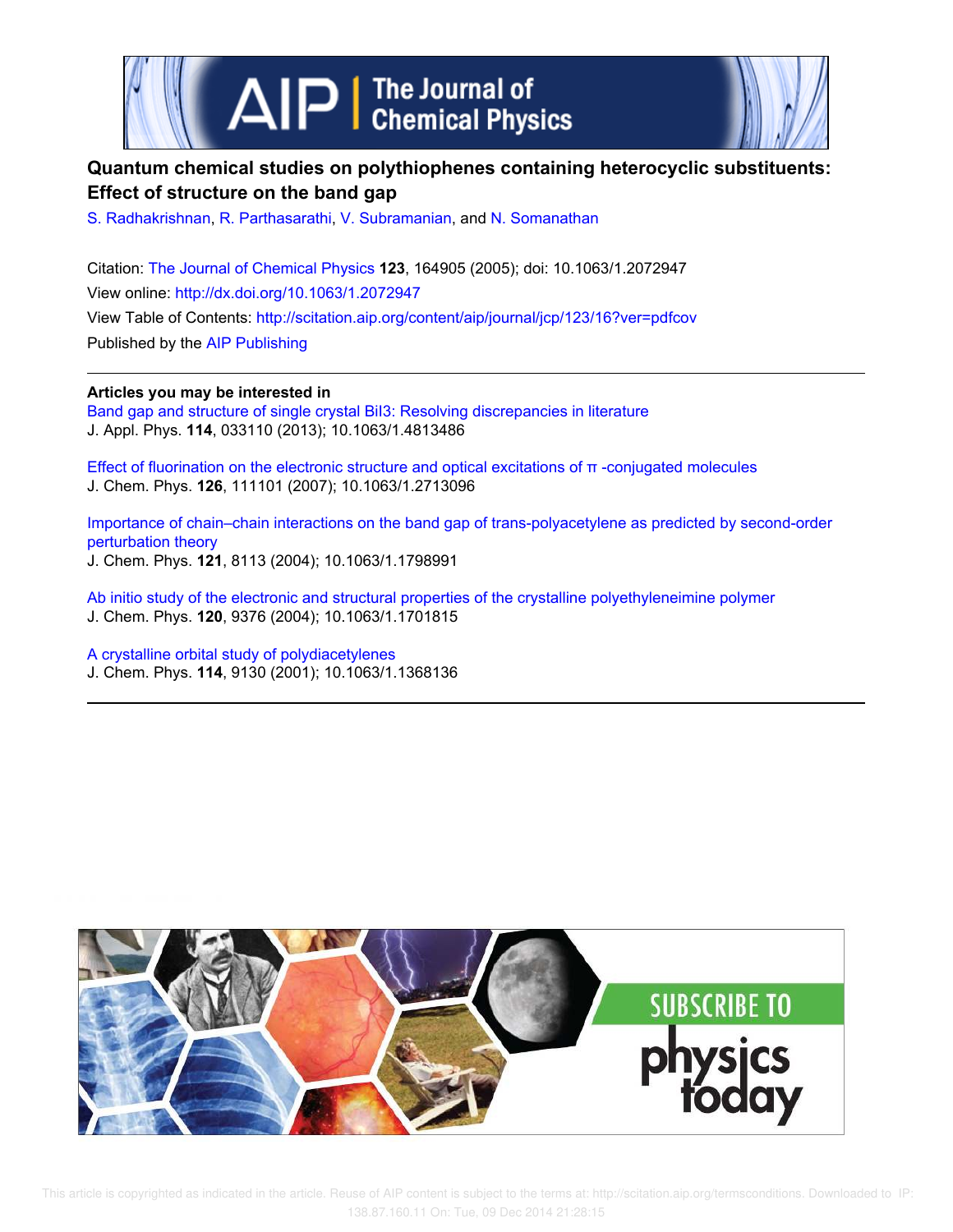# **Quantum chemical studies on polythiophenes containing heterocyclic substituents: Effect of structure on the band gap**

S. Radhakrishnan,<sup>a)</sup> R. Parthasarathi, V. Subramanian, and N. Somanathan<sup>b)</sup> *Central Leather Research Institute, Adyar, Chennai 600 020, India*

Received 5 July 2005; accepted 24 August 2005; published online 27 October 2005-

Color tuning by the tailoring of substituents at the 3-position of thiophene is very encouraging, and comparative experimental and theoretical studies proved to be powerful in the search for a suitable design for the above. Since the novel polythiophene-based materials substituted with five-membered/six-membered ring containing sulphur and nitrogen at different positions are proven to be potential candidates for electron-transporting hole blocking functions, the structure-property relationship of these systems have been focused in the present study. Molecular-orbital calculations are applied to obtain the optimized geometries and band gaps of the thiophene oligomers. An oligomeric approach has been implemented for calculating the band gaps, and the theoretically obtained band gaps for the different model compounds are compared. Density-functional theory B3LYP/6-31G\* predicted band-gap values are compared with the experimental band gaps obtained from optical-absorption edge. The predicted values show little deviations from experimental band gaps, but the trend in band gap is found to be the same in experimental and theoretical results in most of the cases. Hence, this study illustrates the usefulness of quantum-mechanical calculations in understanding the effects of various structural parameters on optical band gap. © *2005 American Institute of Physics.* [DOI: 10.1063/1.2072947]

### **I. INTRODUCTION**

Organic light-emitting diodes (OLED) are emerging as a potential application of organic semiconductors. Two classes of organic materials are used in OLEDs: conjugated polymers such as polyparaphenylenevinylene, polythiophene, etc., and low-molecular-weight molecules.<sup>1,2</sup> Polythiophene has advantages of environmental stability and ease of synthesis. Tailoring of the side chain of polythiophene appeared very encouraging, and comparative experimental and theoretical studies proved to be powerful in the search for suitable compounds.<sup>3,4</sup> One of the major achievements of these studies is the fundamental understanding of the structureproperty relationship that might form the basis for the design of novel materials with tailored properties. The band gap of simple conjugated organic polymers can be tuned by modifying the nature of the repeat unit and changing the substituents. The intrinsic band gap of conjugated polymers is generally ascribed to five contributions viz. bond-length alternation, aromaticity, conjugation length, substituents effects, and intermolecular interactions related to the conjugated polymer backbone.<sup>5</sup> As the color of the emitted light depends on the band gap of the  $\pi$ - $\pi$ <sup>\*</sup> transition, which is a function of the polymer's structure, modifications of the above will affect the band gap, and consequently, the emitted color and intensity. Understanding the mutual influences of these factors will play a key role in modern molecular engineering. Hence the influence of one or more components that has to be mastered to control the band gap/color of emission and intensity has been taken for study.

A fundamental challenge in organic electronic materials development is the establishment of reliable, instructive, and computationally efficient theoretical methodologies for predicting the optical properties of new substances.<sup>6</sup> The most common approximation for predicting the band gaps of a conjugated polymer relies on extrapolating the band gaps of the full polymer from scaling of the band gaps of a series of oligomeric molecules having increasing lengths. This approximation is particularly accurate, when compared to explicit calculations on the polymer itself, since this applied methodology not only incur small errors overall, but is also well matched to both large and small  $\pi$ -systems.<sup>7</sup> On the other hand, oligomers serve as well-defined molecular species for a reliable correlation of structure and properties.<sup>8</sup> Moreover, many optical and electrical features of conjugated polymers may closely correspond to those of oligomers containing only a few repeat units. When monitoring the physical properties as a function of chain length, extrapolation towards the behavior of a defect-free polymer becomes possible.<sup>9</sup>

Apart from the ease of synthesis, chemically tunable color of emission over the entire visible range, the high emission efficiency is also an important parameter in designing electroluminescent materials. In order to achieve high efficiency, a multilayer technology is being adopted, where materials containing  $\pi$ -electron-deficient heterocyclic moieties have been utilized as electron-transporting hole blocking (ETHB) layer.<sup>10</sup> But these additional layers may

a)Electronic mail: sradha78@yahoo.com

b)Author to whom correspondence should be addressed. FAX: +91-44-2491-1589; Electronic mail: nsomanathan@rediffmail.com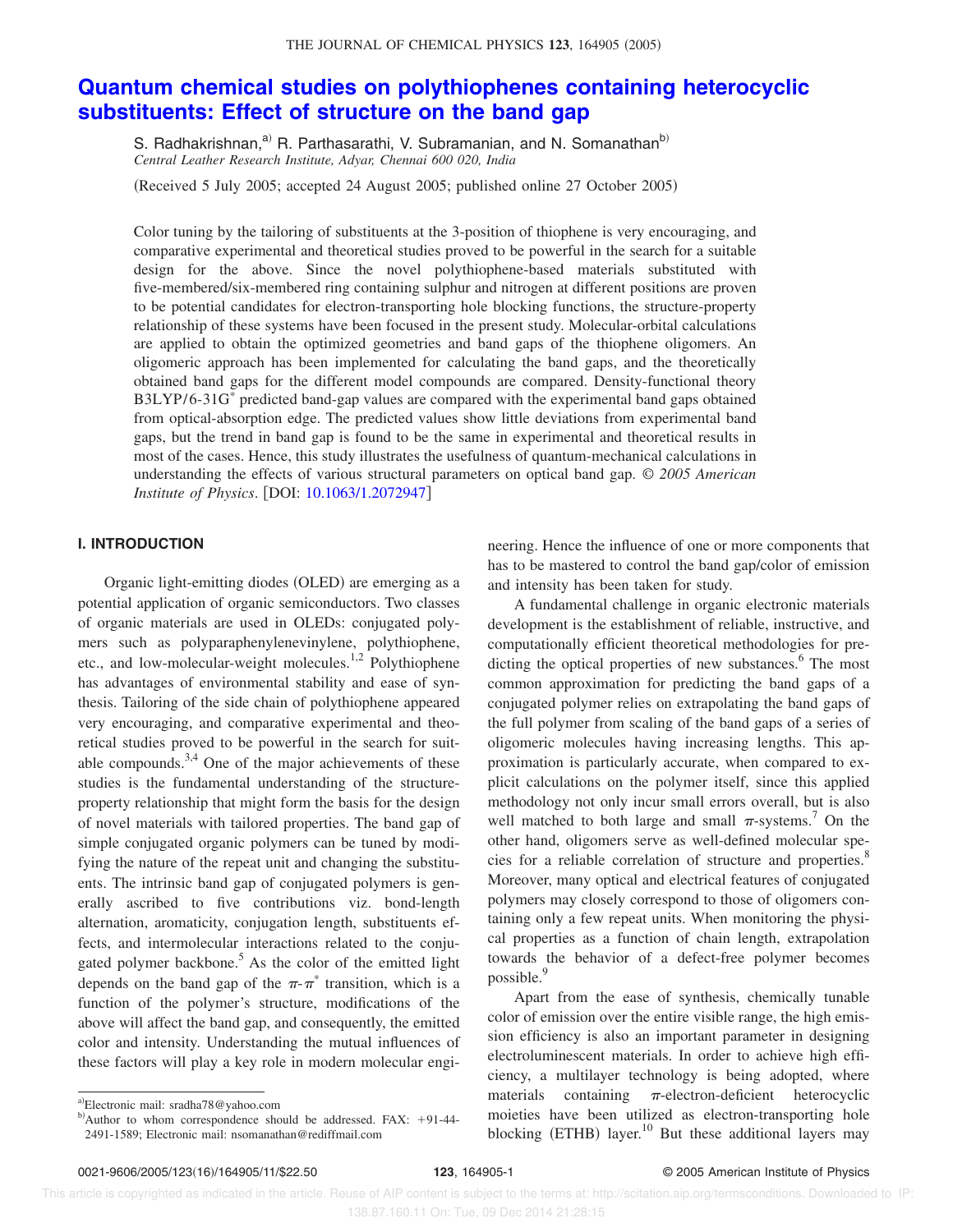cause inhomogeneity in the device due to phase separation/ crystallization, which in turn will affect the efficiency. This necessitates the designing of ETHB-incorporated singlelayer devices. The potential candidates for ETHB function are the nitrogen-oxygen-containing  $\pi$ -electron-deficient heterocyclic moieties such as oxadiazoles, triazoles, triazines, pyridines, pyrimidines, quinolines, quinoxalines, extended benzoderivatives, etc.<sup>11–14</sup>

Hence in the present study structure-property relationship has been focused to explore the novel polythiophenebased materials substituted with five-membered/sixmembered ring containing sulphur and nitrogen at different positions. Semiempirical and density-functional molecularorbital calculations are applied to obtain the optimized geometries and energy band gaps of the thiophene oligomers. The obtained theoretical results are correlated to the experimentally determined band-gap values.

#### **II. THEORETICAL METHODOLOGY**

The CERIUS (Ref. 2) package from Accelrys has been used for generating the initial geometries; GAUSSIAN 98 program<sup>15</sup> has been used for semiempirical AM1 and density-functional calculations (B3LYP/6-31G<sup>\*</sup>). The geometries of the oligomers are optimized using semiempirical AM1 Hamiltonian. Then density-functional theory (DFT) (B3LYP/6-31G<sup>\*</sup>) single-point calculations have been made for geometries optimized from AM1 calculation. For comparison, the parent thiophene oligomers  $(T)$  have also been optimized.

These molecular-orbital calculations are performed to estimate the band gaps  $(Eg)$ ; it is calculated by taking the difference between the highest occupied molecular orbital (HOMO) and the lowest unoccupied molecular orbital (LUMO). Band gap is extrapolated to infinite chain length by using an oligomeric approach in order to get the polymer value.<sup>8</sup> The geometry characterizations have been extended to measure the torsion angles between adjacent thiophene rings and other substituents in the side chain.

#### **III. RESULTS AND DISCUSSION**

Recently, it has been reported that time-dependant density-functional theory gives a satisfactory reproduction of the excitation energies.<sup>16</sup> In addition, the DFT method has successfully been used to study band gaps in conjugated polymers, where the HOMO-LUMO difference provides a good estimate of the excitation energy. Recently Levy and Nagy<sup>17</sup> developed a DFT version of Koopmans' theorem, showing that the energy gap can be estimated from the eigenvalues of Kohn-Sham equations.

Since oligomers may serve as model compounds for the respective polymers, the investigation of well-defined model oligomers has therefore become useful to gain insight in the structural and electronic peculiarities of the corresponding polymers. Hence, in the present study, theoretical calculations on monomer, dimer, trimer, and tetramer were performed, which provide more insights on how the property varies with the increase of chain length. The band gap is now well correlated to the conjugated chain length, and hence, real structure-property relationships become more viable.

In the present study, semiempirical Austin model 1 (AM1) is used for the geometry optimization. Molecularorbital calculations were performed using density-functional theory with Becke-type three-parameter functional and the 6-31G\* basis sets to estimate HOMO, LUMO energies and its derived parameter such as band gap. Since the study involves molecules, consisting of a large number of atoms, the analysis is restricted only to the single-point calculations using the density-functional method. The band gap for the polymer is obtained from oligomer calculations, by plotting the respective results against inverse chain length  $(1/N)$ , and extrapolated to infinite value. The tailor-made structures of thiophene-based polymers are grouped based on their structural similarity in understanding the effect of structure on band gap. Based on the type of substituents, nature and position of ring, and the level of steric hindrance, the model compounds have been classified into four groups, which are presented in Figs.  $1(a)-1(d)$ 

### **A. Structure-band gap relationships in Group I**

Unsubstituted thiophene oligomers are effectively planer and there is no region regularity; therefore any deviation in the structure results in the increase of the band gap. While analyzing the band gap obtained from B3LYP/6-31G\* for the monomers of Group I (Table I), monomer 4 shows a high value  $(4.50 \text{ eV})$  and monomer 8 takes the low values of 3.65 eV. This may be attributed to the high extent of conjugation and lower band-gap value in the case of monomer 8. Compared to the benzothiazole side chain, benzothiadiazole has more number of  $\pi$ -bonds, which leads to the redshift. Adding to the above view, resonance stabilization of the quinonoid structure may also be the contributing factor for the low band-gap value.

It can be found from Fig.  $1(a)$  that compounds 4, 5, 6, and 7 have benzothiazole as side chain and in compounds 5, 6, and 7, the hetero aromatic ring is connected to thiophene through a  $-CH = N$  linkage. At the monomer level, an additional  $\pi$ -conjugation may reflect redshift compared to that of compound 4. But the observed redshift in compounds 6 and 7 compared to that of compound 5 is due to the substituent group attached to the benzothiazole group viz.  $NO<sub>2</sub>$  in compound 7 and  $-OC_2H_5$  in compound 6. In compound 3, the presence of –COOH reduces the band gap compared to compound 2 monomer. Even though both monomers of compounds 4 and 5 have the same benzothiazole unit, in compound 5 it is linked to the thiophene ring through  $-CH = N$ linkage. Hence the large band-gap value in compound 4, when compared to compound 5, is due to the presence of the  $CH = N$  link.

Even though the monomers of compounds 9 and 8 are basically bearing the thiadiazole group, the extended benzo derivative (compound 8) (benzothiadiazole) is showing redshifting in band gap than compound 9, which is due to the variation in linkage. Both compounds 6 and 7 show redshift,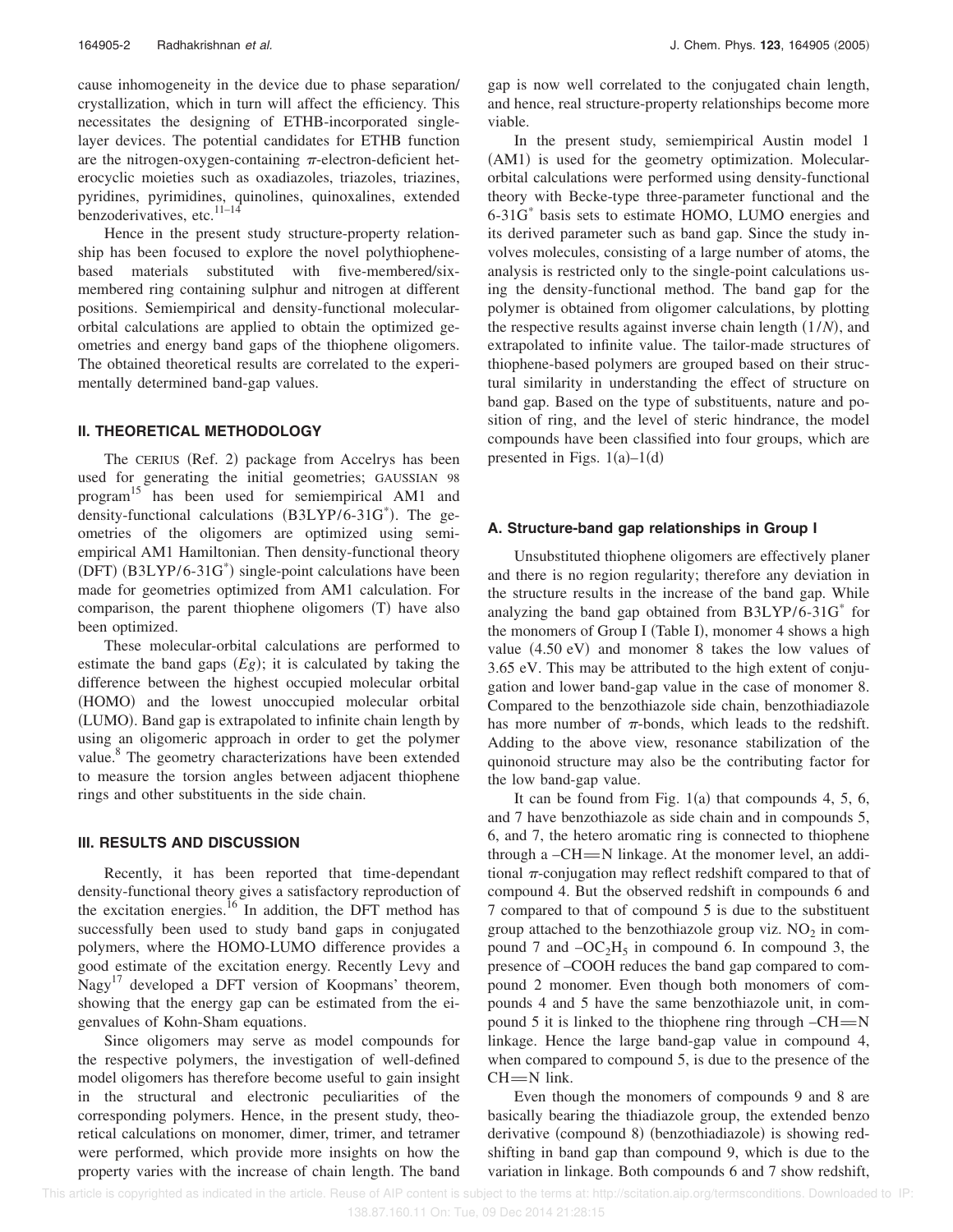





















12







FIG. 1. Different chemical structures of (a) Group I, (b) Group II, (c) Group III, and (d) Group IV.

 $(b)$ 

 $\overline{7}$ 

8

9

3

respectively, from the band gap of monomers 5. This indicates the influence of  $-OC<sub>2</sub>H<sub>5</sub>$  and  $-NO<sub>2</sub>$  groups on the band gap. Similarly, due to the influence of  $-CH_2COOH$  group, the band gap of compound 3 is redshifted when compared to compound 2 monomer.

In absorption spectra, major blueshifts of the absorption peaks occur if large differences in the torsional angle between different rings are induced by the substituents. As long as the coplanarity is not distorted, quite similar absorption spectra are observed when compared to unsubstituted oligothiophenes.18,19 Alkyl substitution influences the absorption spectra in thin films by their influence on the coplanarity of the molecules. Similarly, directly linked electrondonating or -accepting groups have a much higher influence compared to simple alkyl substituents. The location of the absorption maxima is significantly shifted as well, depending on the hydrocarbon substituents, and ranges from  $\sim$  420 to 505 nm (yellow to red). These observations mean that the variations in the hydrocarbon side groups significantly influence the electronic structure of the polythiophenes. This can be seen typically in comparison of poly(3-isobutyl thiophene) with poly(3-butyl thiophene). In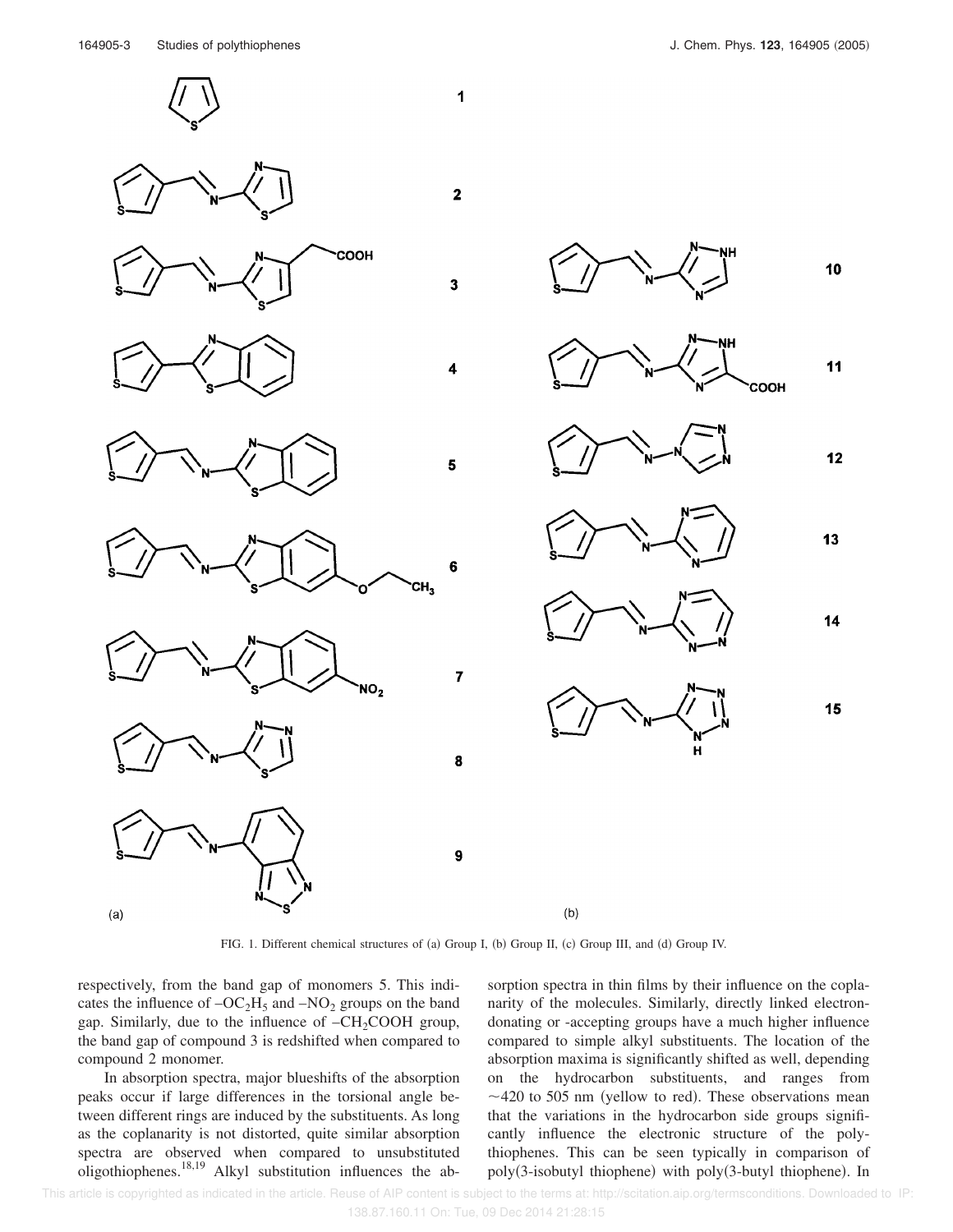

FIG. 1. (Continued).

polyconjugated systems, the electro-optical properties of the material, besides the nature of the monomers, are mainly influenced by the kind of packing.

The arrangement of the monomer units in substituted polythiophenes, especially with bulky substituents, can modify their conformational features, which in turn, govern the degree of  $\pi$ - $\pi$  conjugation between adjacent rings.<sup>20,21</sup> Compounds 4 and 8 dimer structures show the highest and lowest band gap similar to the band gaps of monomer. Since steric interactions play a vital role in dimers, the order is found to be slightly different with other structures, when compared to monomers. Hence it is important to consider the torsion between the thiophene units.

The schematic representation of different torsional angles is presented in Fig. 2. The calculated torsional angle for compounds grouped in category 1 is summarized in Table II. It is evident from the torsion angles  $(\alpha)$  that, in the case of the dimer of compound 4, the two-thiophene units are twisted to the extent of 90°. Though the dimer of 8 shows a deviation of 57 $\degree$  ( $\alpha$ ), there is a twist observed near the  $-CH = N$  linkage plane  $(y)$ , which may reduce strain in the molecule; moreover, the extent of  $\pi$ -conjugation is high in compound 8. The dimer of compound 9, exhibits a torsional angle of 93 $^{\circ}$  ( $\alpha$ ) and the side chain is perfectly planar, and hence, the effective conjugation length increases in each unit, which may be responsible for the redshift. In dimers of compounds 5, 6, and 7, bending is observed in the vicinity of the

 $-CH = N$  link ( $\gamma - 150^\circ$  away from  $-CH = N$  linkage plane), which makes the reduction in conjugation length. The redshift of compounds 6 and 7 compared to that of 5 may be attributed to the effect of the side chain of substituents (viz.  $-OC<sub>2</sub>H<sub>5</sub>$  and  $-NO<sub>2</sub>$  in compounds 6 and 7, respectively). In comparing the band gap in the dimers of compounds 4 and 5, compounds 5 shows a lower value of the band gap. This higher magnitude in compound 4 may be attributed to the direct linkage of benzothiazole groups, which forces the thiophene rings to keep a distance. The presence of benzothiadiazole group in compound 8 reduces the band gap when compared to thiadiazole in compound 9. The band gap of the molecular structures of Group I shows the minor contributions of ethoxy or nitro group to the dimers of compounds 6 and 7 compared to that of compound 5. The presence of  $-CH<sub>2</sub>COOH$  does not significantly influence the properties of the thiazole group of dimer 3.

In trimers of Group I, the trend is found to be similar to dimers except in 9. The observed deviations can be understood with the help of torsional angle values. In the dimer, the interring torsional angle between the first and second thiophene ring and the second and third thiophene ring is calculated to be a maximum of  $\sim 90^{\circ}$  ( $\alpha$ ), which disturbs the effective conjugation length, and hence, the observed blueshift in the calculated values.

In the case of tetramers, compound 6 is shown to have the lowest band gap of about 3.07 eV unlike in the earlier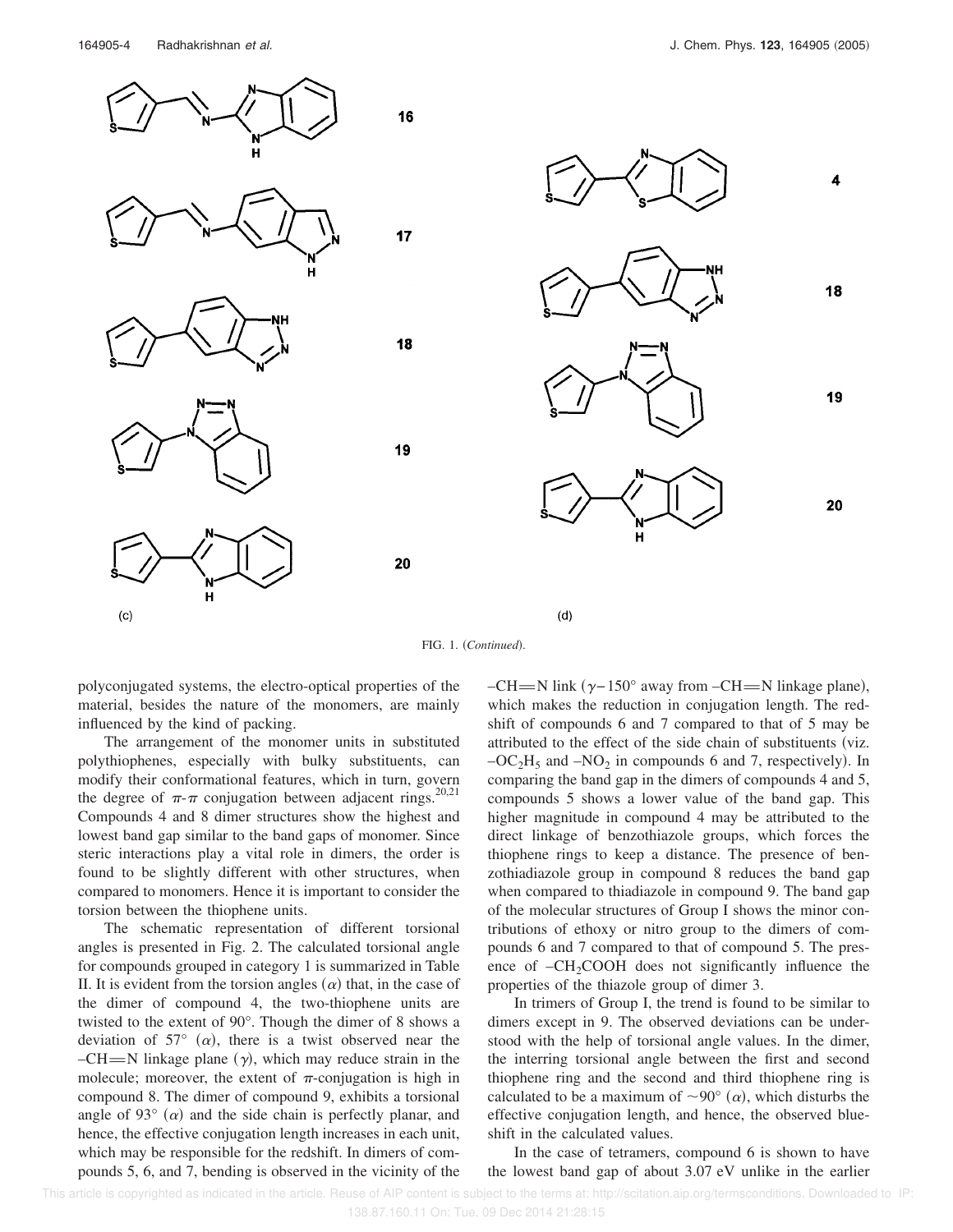| TABLE I. Calculated B3LYP/6-31G <sup>*</sup> band gap of various structures. |  |  |  |  |
|------------------------------------------------------------------------------|--|--|--|--|
|------------------------------------------------------------------------------|--|--|--|--|

|                | Group I                                                              | $Eg$ (eV)                                                 |    | Group $II$ Eg $(eV)$                                                   |                                                           |    | Group III                                                              | $Eg$ (eV)                                                 |                | Group IV                                                               | $Eg$ (eV)                                                 |
|----------------|----------------------------------------------------------------------|-----------------------------------------------------------|----|------------------------------------------------------------------------|-----------------------------------------------------------|----|------------------------------------------------------------------------|-----------------------------------------------------------|----------------|------------------------------------------------------------------------|-----------------------------------------------------------|
| $\mathbf{1}$   | М<br>D<br>$\mathbf T$                                                | 6.391<br>4.399<br>3.617                                   | 10 | M<br>M (expt.)<br>D<br>T                                               | 4.377<br>4.42<br>3.983<br>3.780                           | 20 | М<br>D<br>T                                                            | 4.473<br>4.142<br>3.985                                   | $\overline{4}$ | М<br>D<br>T                                                            | 4.498<br>4.337<br>4.20                                    |
|                | <b>TT</b><br>$\mathbf{P}$                                            | 3.214<br>2.225                                            |    | <b>TT</b><br>$\, {\bf P}$<br>$P$ (expt.)                               | 3.680<br>3.48<br>3.63                                     |    | <b>TT</b><br>P                                                         | 3.871<br>3.717                                            |                | <b>TT</b><br>$\mathbf P$                                               | 4.133<br>4.055                                            |
| $\mathfrak{2}$ | M<br>$M$ (expt.)<br>D<br>T<br><b>TT</b><br>P<br>$P$ (expt.)          | 3.919<br>4.02<br>3.679<br>3.561<br>3.408<br>3.319<br>4.06 | 11 | M<br>$M$ (expt.)<br>D<br>T<br><b>TT</b><br>$\mathbf{P}$<br>$P$ (expt.) | 4.316<br>4.19<br>3.996<br>3.776<br>3.508<br>3.398<br>4.22 | 16 | М<br>$M$ (expt.)<br>D<br>T<br><b>TT</b><br>P<br>$P$ (expt.)            | 3.649<br>3.08<br>3.491<br>3.385<br>3.335<br>3.253<br>3.51 | 20             | M<br>D<br>T<br><b>TT</b><br>$\mathbf{P}$                               | 4.473<br>4.142<br>3.985<br>3.871<br>3.717                 |
| $\mathfrak{Z}$ | М<br>M (expt.)<br>D<br>T<br><b>TT</b><br>$\mathbf{P}$<br>$P$ (expt.) | 3.856<br>4.02<br>3.620<br>3.545<br>3.230<br>3.206<br>3.98 | 12 | M<br>D<br>T<br><b>TT</b><br>$\, {\bf P}$                               | 4.394<br>4.108<br>3.991<br>3.879<br>3.754                 | 17 | М<br>$M$ (expt.)<br>D<br>T<br><b>TT</b><br>$\mathbf{P}$<br>$P$ (expt.) | 4.040<br>3.61<br>3.825<br>3.566<br>3.555<br>3.401<br>3.72 | 18             | M<br>$M$ (expt.)<br>D<br>T<br><b>TT</b><br>$\, {\bf P}$<br>$P$ (expt.) | 4.769<br>4.60<br>4.731<br>4.660<br>4.665<br>4.630<br>4.29 |
| $\overline{4}$ | М<br>$M$ (expt.)<br>D<br>T<br>TT<br>P<br>$P$ (expt.)                 | 4.498<br>4.35<br>4.337<br>4.210<br>4.133<br>4.055<br>4.20 | 15 | M<br>$M$ (expt.)<br>D<br>T<br>TT<br>$\mathbf{P}$<br>$P$ (expt.)        | 4.703<br>4.06<br>3.935<br>3.306<br>3.645<br>3.031<br>3.75 | 18 | М<br>$M$ (expt.)<br>D<br>T<br>TT<br>P<br>$P$ (expt.)                   | 4.769<br>4.60<br>4.731<br>4.660<br>4.665<br>4.630<br>4.29 | 19             | M<br>$M$ (expt.)<br>D<br>T<br>TT<br>$\mathbf{P}$<br>$P$ (expt.)        | 4.814<br>4.30<br>4.758<br>4.684<br>4.579<br>4.572<br>4.15 |
| 5              | М<br>$M$ (expt.)<br>D<br>T<br><b>TT</b><br>P<br>$P$ (expt.)          | 4.251<br>4.26<br>3.814<br>3.711<br>3.438<br>3.297<br>3.23 | 13 | M<br>D<br>T<br><b>TT</b><br>$\mathbf{P}$                               | 5.363<br>5.024<br>4.856<br>4.543<br>4.45                  | 19 | М<br>M (expt.)<br>D<br>T<br>TT<br>$\mathbf{P}$<br>$P$ (expt.)          | 4.814<br>4.30<br>4.758<br>4.684<br>4.579<br>4.572<br>4.15 |                |                                                                        |                                                           |
| 6              | М<br>$M$ (expt.)<br>D<br>T<br>TT<br>P<br>$P$ (expt.)                 | 3.885<br>4.10<br>3.588<br>3.353<br>3.068<br>2.972<br>3.21 | 14 | M<br>$M$ (expt.)<br>D<br>T<br><b>TT</b><br>$\mathbf P$<br>$P$ (expt.)  | 4.234<br>3.43<br>4.070<br>3.604<br>3.595<br>3.424<br>3.38 |    |                                                                        |                                                           |                |                                                                        |                                                           |
| 7              | М<br>D<br>T<br>ТT<br>P                                               | 4.133<br>3.612<br>3.438<br>3.137<br>2.950                 |    |                                                                        |                                                           |    |                                                                        |                                                           |                |                                                                        |                                                           |
| 8              | М<br>$M$ (expt.)<br>D<br>T<br><b>TT</b><br>P<br>$P$ (expt.)          | 3.647<br>3.80<br>3.282<br>3.248<br>3.082<br>2.955<br>3.11 |    |                                                                        |                                                           |    |                                                                        |                                                           |                |                                                                        |                                                           |
| 9              | М<br>M (expt.)<br>D<br>T<br>TT<br>P<br>$P$ (expt.)                   | 3.982<br>4.25<br>3.567<br>3.667<br>3.608<br>3.447<br>3.21 |    |                                                                        |                                                           |    |                                                                        |                                                           |                |                                                                        |                                                           |

cases where compound 8 is found to have the lowest band gap in the monomer, dimer, and trimer forms. The analysis of optimized geometry may often support the lowest value of compound 6. In contrast to the monomer, dimer, and trimer, the tetramer of compound 6 does not have twisting in the vicinity of the CH=N linkage  $(\gamma)$  (Fig. 3). Since the side

chain shows greater planarity, the effective conjugation length increases. However, other tetramers of Group I are found to follow the same trend as observed in dimers and trimers.

The calculated band gap for the polymer of compound 4 has a high value of 4.06 eV, whereas both compounds 7 and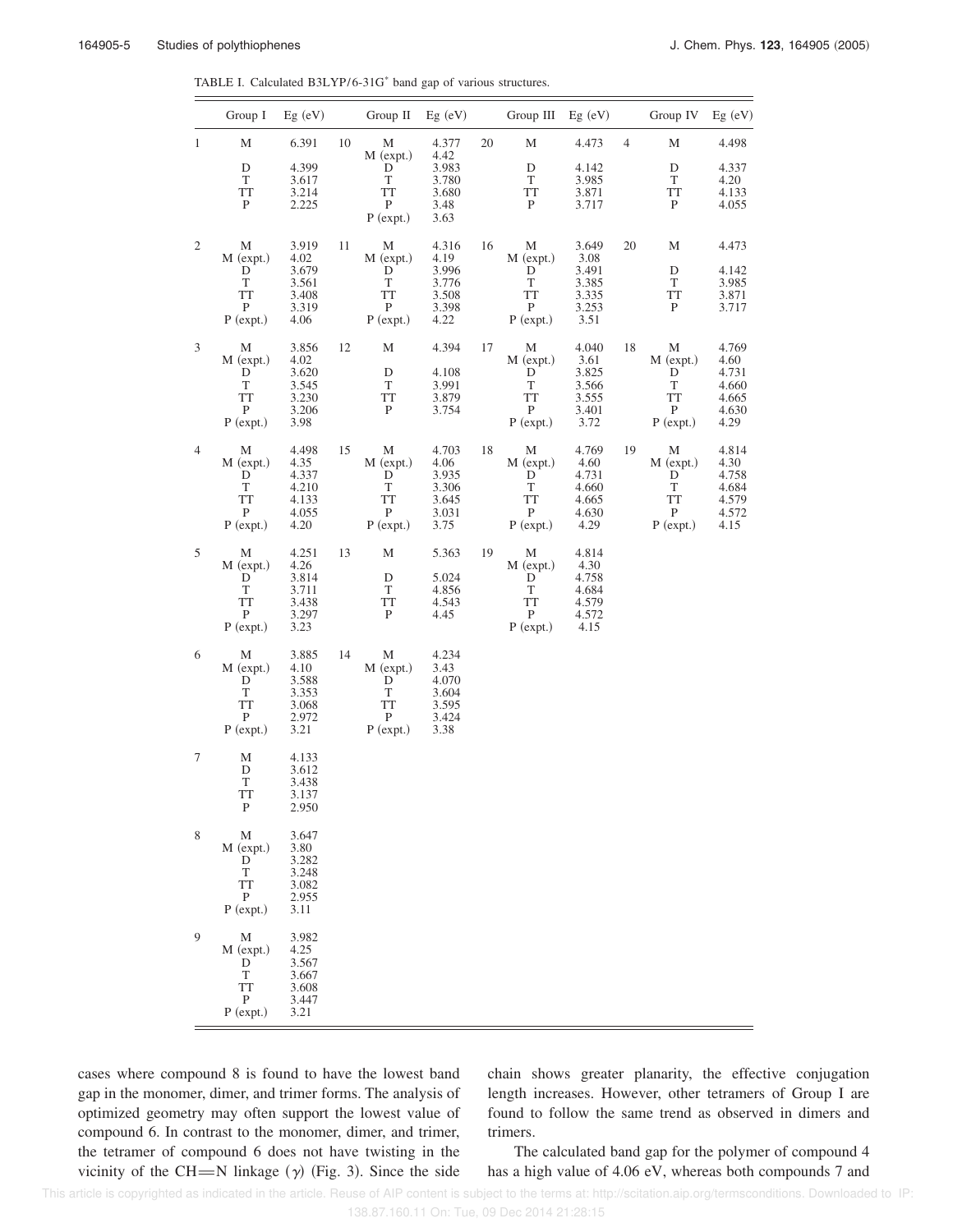

Segment 1

Inter ring Torsional angle  $\alpha$ ) = S<sub>a</sub>-C<sub>b</sub>-C<sub>c</sub>-S<sub>d</sub> Angle  $\beta = C_e - C_f - N_g - C_h$ Angle  $\gamma = C_f - N_g - C_h - N_i$ 

FIG. 2. Representative figure showing different segments and angles used in this study.

8 polymers are found to have the lowest value of 2.95 eV. Polymers of Group I follow different trends in band-gap values as shown in Table I. The magnitude of the band gap increases from monomer to polymer when the chain length increases. Compared to other structures of Group I, the polymer of compound 4 continued to show a high band gap. It has been reported that the dihedral angle and thus the  $\pi$ -orbital overlap between adjacent thiophene rings along the polymer backbone determine the effective conjugation length along the polymer chain. In the polymer of compound 4, the substituent benzothiazole may impose a more steric hindrance to the main chain and lead to the large dihedral angle between the rings and short conjugation along the polymer backbone, which resulted in a higher blueshifted band gap. Roncali *et al.*<sup>22</sup> have reported that the steric effect of the branched alkyl chain on the polymerization behavior is reduced when the thiophene ring is separated from the branched side chain with more than two carbon atoms. Even though both have benzothiazole side chains, the presence of the  $-CH = N$  link may decrease the strain in compound 5 polymer, and hence, lower the band gap for both.

#### **B. Structure-band gap relationships in Group II**

Nitrogen-based heterocycles are proven to be promising candidates for the charge-transporting layer in OLEDs. In Group II, nitrogen-rich heterocyclic systems are chosen as side chains and the influence of their structure on the band gap and the calculated properties of the compounds are presented in Table I. Monomer 13 shows the maximum band gap of 5.36 eV and monomer 14 exhibits the lowest band gap of about 4.23 eV. In order to understand further, the torsion angles of different segments of the compounds are presented in Table III. The optimized geometry of monomer 13 shows a torsion of about 53 $^{\circ}$  ( $\beta$ ) between segments 1 and 2 and about 94 $\degree$  ( $\gamma$ ) is observed between segments 2 and 3. This may reduce the  $\pi$ -conjugation, resulting in high band gap for the respective cases. The extent of torsion,  $\beta$  and  $\gamma$ , is low when compared to monomers 13 and 15. The comparison of monomers 10 and 11 show that segment 3 of

TABLE II. Calculated interthiophene ring torsional angles for the AM1 optimized geometry (Group I).

|                |             | Interring torsional angles |                         |                         |  |  |
|----------------|-------------|----------------------------|-------------------------|-------------------------|--|--|
| Compound       |             | Thiophene ring<br>1 & 2    | Thiophene ring<br>2 & 3 | Thiophene ring<br>3 & 4 |  |  |
| $\mathbf{1}$   | D           | 179.98                     |                         |                         |  |  |
|                | T           | 180                        | $-179.98$               |                         |  |  |
|                | <b>TT</b>   | $-180$                     | 180                     | $-180$                  |  |  |
| $\overline{2}$ | D           | 60.26                      |                         |                         |  |  |
|                | $\mathbf T$ | 61.16                      | 60.58                   |                         |  |  |
|                | <b>TT</b>   | $-49.03$                   | $-45.19$                | 91.83                   |  |  |
| 3              | D           | 61.55                      |                         |                         |  |  |
|                | T           | 95.92                      | 46.48                   |                         |  |  |
|                | <b>TT</b>   | 49.18                      | $-137.08$               | 136.50                  |  |  |
| $\overline{4}$ | D           | $-90.36$                   |                         |                         |  |  |
|                | T           | $-84.61$                   | $-91.70$                |                         |  |  |
|                | <b>TT</b>   | $-86.93$                   | 63.57                   | 63.60                   |  |  |
| 5              | D           | 31.11                      |                         |                         |  |  |
|                | $\mathbf T$ | 32.36                      | 64.80                   |                         |  |  |
|                | <b>TT</b>   | $-98.76$                   | 49.97                   | $-93.37$                |  |  |
| 6              | D           | 31.69                      |                         |                         |  |  |
|                | T           | 30.67                      | 30.08                   |                         |  |  |
|                | <b>TT</b>   | 45.99                      | $-60.79$                | $-95.06$                |  |  |
| $\tau$         | D           | 26.51                      |                         |                         |  |  |
|                | $\mathbf T$ | $-60.17$                   | 27.74                   |                         |  |  |
|                | <b>TT</b>   | 33.63                      | 31.11                   | 27.95                   |  |  |
| 8              | D           | 57.24                      |                         |                         |  |  |
|                | T           | 44.12                      | 57.86                   |                         |  |  |
|                | <b>TT</b>   | 50.11                      | $-42.35$                | 57.00                   |  |  |
| 9              | D           | $-93.20$                   |                         |                         |  |  |
|                | T           | $-90.73$                   | $-93.61$                |                         |  |  |
|                | <b>TT</b>   | $-92.36$                   | 92.90                   | $-94.94$                |  |  |

monomer 10 is twisted due to the presence of the COOH group, unlike in monomer 11, which has more planarity. Overall results show that monomer 14 has the lowest band gap.

The influence of the position of linkage can be better understood by comparing the band gap in compounds 10 and 12. The value of compound 12 is slightly on the higher side than compound 10 due to the influence of the attachment of ring nitrogen to the azomethine nitrogen. Although compounds 13 and 14 contain six-membered rings (segment 3), the increase in the number of nitrogen atoms and its position in the ring decrease the magnitude of the band gap. The results (Table I) reveal that due to ring size, the band gap decreases. Compound 10 contains five-membered rings, while compound 14 has six-membered rings, but contain the same number of nitrogen. The variation in properties in these compounds can be attributed to the ring size.

The dimers of Group II, compounds 13 and 15, respectively, show the highest and lowest band-gap values. The high deviation in band gap from thiophene in the case of compound 13 may be due to the torsional angle variation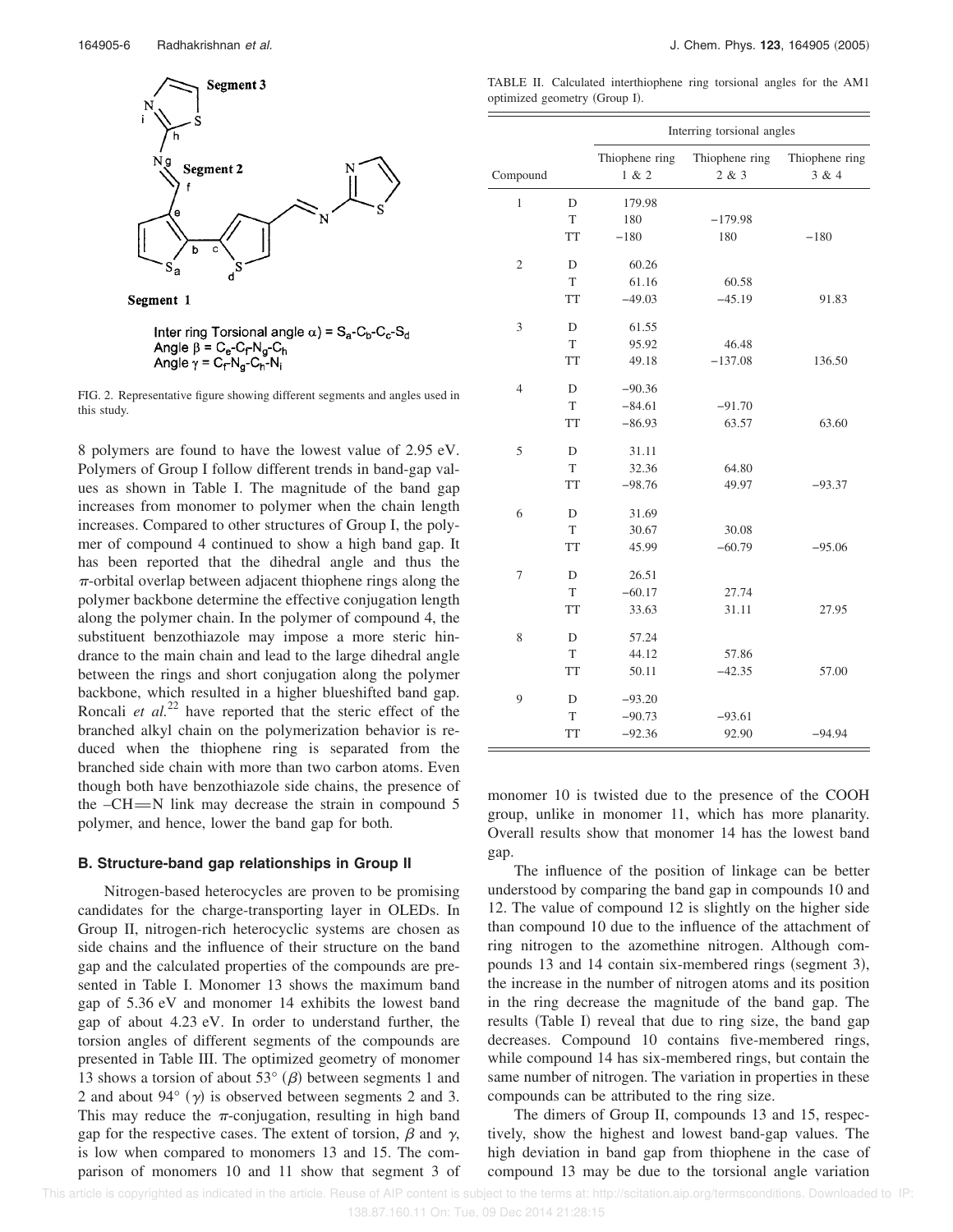

TABLE III. Calculated interring torsional angles for the AM1 optimized geometry (Group II).

|    |           | Interring torsional angles |                         |                         |  |  |  |
|----|-----------|----------------------------|-------------------------|-------------------------|--|--|--|
|    | Compound  | Thiophene ring<br>1 & 2    | Thiophene ring<br>2 & 3 | Thiophene ring<br>3 & 4 |  |  |  |
| 10 | D         | $-99.85$                   |                         |                         |  |  |  |
|    | T         | $-97.11$                   | $-103.03$               |                         |  |  |  |
|    | <b>TT</b> | $-58.31$                   | $-103.57$               | 103.35                  |  |  |  |
| 11 | D         | $-57.48$                   |                         |                         |  |  |  |
|    | T         | $-57.86$                   | $-57.29$                |                         |  |  |  |
|    | <b>TT</b> | 49.31                      | $-106.46$               | 102.76                  |  |  |  |
| 12 | D         | 89.12                      |                         |                         |  |  |  |
|    | T         | 89.34                      | 89.11                   |                         |  |  |  |
|    | <b>TT</b> | 89.72                      | 90.10                   | 89.07                   |  |  |  |
| 15 | D         | $-34.40$                   |                         |                         |  |  |  |
|    | T         | 32.76                      | $-30.77$                |                         |  |  |  |
|    | <b>TT</b> | 71.15                      | 35.67                   | 93.72                   |  |  |  |
| 13 | D         | $-105.07$                  |                         |                         |  |  |  |
|    | T         | $-104.34$                  | $-106.76$               |                         |  |  |  |
|    | <b>TT</b> | $-112.23$                  | $-113.76$               | $-116.44$               |  |  |  |
| 14 | D         | $-111.88$                  |                         |                         |  |  |  |
|    | T         | $-130.86$                  | $-133.25$               |                         |  |  |  |
|    | <b>TT</b> | $-119.98$                  | 132.48                  | $-119.88$               |  |  |  |

FIG. 3. Optimized geometries of compound 6 (a) dimer and (b) tetrameter.

(Table III). The interring torsion angle  $\alpha$  is found to be about 105° for compound 13. In addition, the angle between segments 1 and 2  $(\beta)$  and segments 2 and 3  $(\gamma)$  is also found to be 55° and 91°, respectively, for compound 13. This resulted in the reduction of conjugation length; hence these are highly blueshifted. The interring torsion angle  $(\alpha)$  of compound 15 is found to be quite low  $(34^{\circ})$ , which makes the dimer of compound 15 to exhibit the lowest band gap.

Analysis of the results obtained for Group II trimer shows that compounds 13 and 15 exhibit high and low values like in dimers. The interring torsion angle  $(\alpha)$  of compound 14 is calculated to be higher than that of compound 15. Hence blueshift is observed in compound 13 compared to that of compound 15. Comparison of the band gap in compounds 10 and 12 shows that the latter has a higher deviation value than the former. This may be attributed to the attachment of segment 2 to segment 3 through nitrogen. Compound 15 shows a lower value compared to that of compound 10, which may be due to the number of nitrogen atoms present in segment 3 (compound 15).

The calculated band gap of compound 13 tetramer from unsubstituted thiophene tetramer shows the highest value, which can be understood from optimized geometry visualization of compound 13 tetramer (Fig. 4). The observed bending  $(\gamma=95^{\circ})$  between segments 2 and 3 can be the reason for the blueshift. The side chains are planar (segments 2 and 3) in compound 12, but the interring torsion angle  $(\alpha)$  is found to be maximum, which contributes for higher blueshift. The high values of band gap in compound 15 tetramer in contrast to its trimer can be due to the increased interring torsion angles. Increase in planarity and reduced interring torsion angle may be the reason for the lowest value in compound 11. Comparison of the band gap in the tetramers of compounds 10 and 12 shows the effect of the position of linkage viz. linkage through nitrogen, exhibiting higher deviation in compound 12 than compound 10. The decrease in band gap in compound 15 compared to compound 10 may be due to the presence of tetrazole ring (in compound 15) in contrast to triazole in compound 10.

In the case of polymers, the extrapolated band-gap results show that compounds 12 and 15 have the highest and lowest band gaps. The trend of band gap is almost similar to the trend in dimer and trimer. Comparison of the band gap in polymers of Group II shows that, as in earlier cases, the position of linkage may vary the band gap. An increase in the number of nitrogen atoms reduces the band gap, which can be understood by comparing the band gap of compounds 13 and 14, and 10 and 15. The ring size as well as the terminal substituent may also have little influence on the band gap. Analysis of the band gap shows that the band-gap deviation (from unsubstituted thiophene) increases with an increase in chain length.

#### **C. Structure-band gap relationships in Group III**

Substituted polythiophenes containing an electrontransporting group such as benzotriazole and chlorobenzotriazole have been studied by Ahn *et al.*<sup>11</sup> In these studies benzotriazole was attached to the thiophene through ethyl groups, which may reduce the strain of the molecule. Group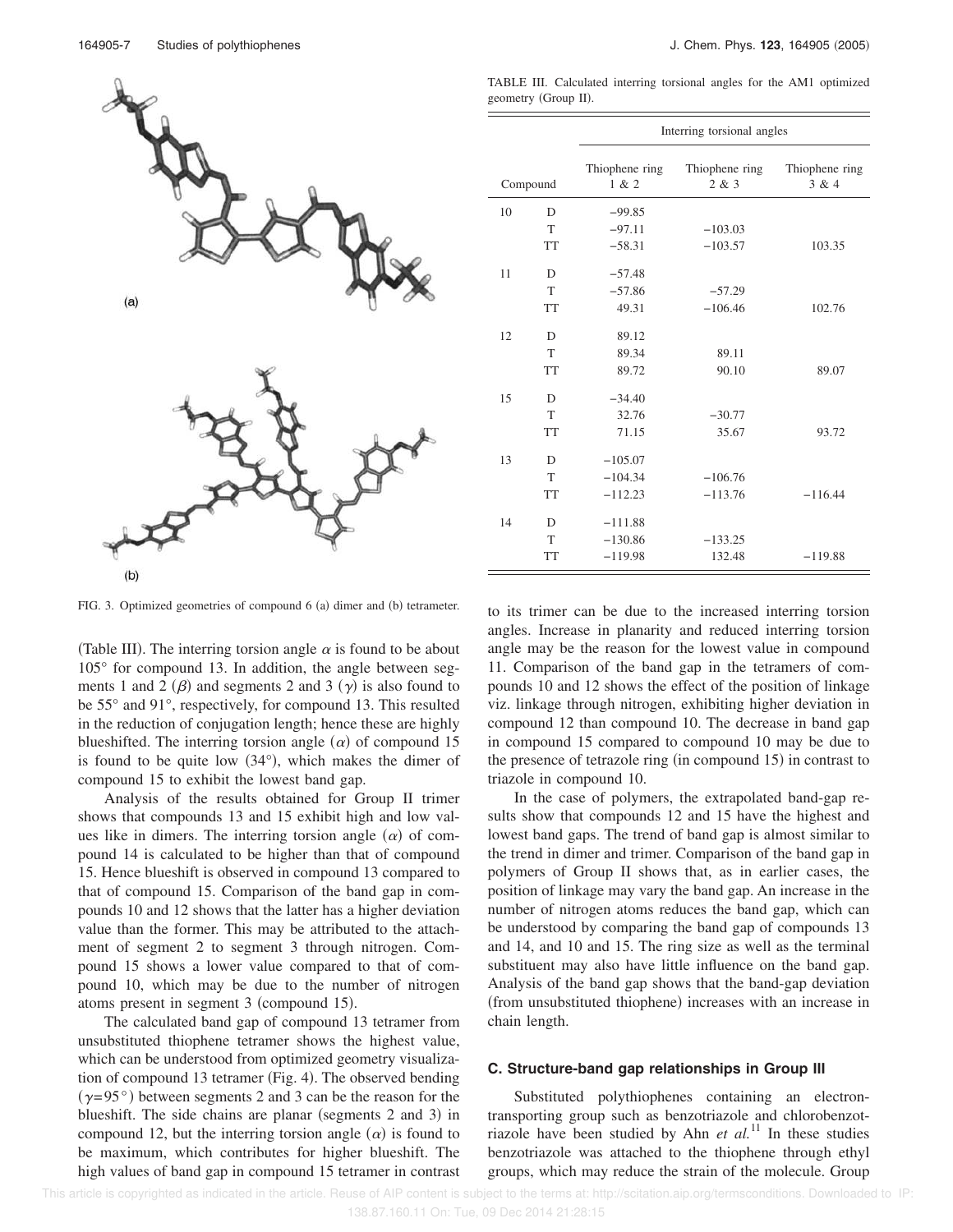

FIG. 4. Optimized geometries of tetramers of compounds (a) 18, (b) 19, (c) 13, and (d) 12 (side view).

III mainly considers the benzo derivatives (fused rings) of nitrogen-based hetereocycle substituted thiophenes to systematically understand the influence of steric and other effects of the structures on optical properties. The theoretically obtained results for Group III compounds are presented in Table I. In Group III monomers, compound 19 shows a high band gap of 4.93 eV, while compound 16 takes the lowest value of 3.86 eV. The observed higher values of band gap in compounds 19 and 18 can be due to the direct linkage of benzotriazole group to thiophene ring. Compound 20 has the thiophene structure containing a benzimidazole group directly attached to the ring. Compounds 16 and 17 have a azomethine linkage, which can additionally contribute to the extension of conjugation in the molecule leading to redshift. There is a deviation of about 38° in segment 3 ( $\gamma$ ) of compound 17 unlike in compound 16 (Fig. 5), which has a planar structure. The order of band gap of Group IV structures is also supported by the interring torsional angles between the rings as is shown in Table IV.

In the case of tetramers, compound 18 shows a higher band gap than compound 19 due to the interring torsion ( $\alpha$ )

−94°) in compound 18, which is higher than that of compound 19 accounting for more blueshift in compound 18 than in compound 19. The polymer of Group IV structures follows the trend of tetramer structures. The magnitude of deviation increases from monomer to polymer, which is similar to the observations made in other group structures.

#### **D. Structure-band gap relationship in Group IV**

In order to understand the steric influence on properties such as band gap and other properties, thiophene-containing bulky heterocyclic rings have been studied using molecularorbital calculations. These are expected to create molecular overcrowding and their calculated band-gap values are presented in Table I. In monomers, compound 19 shows a high band gap of 4.81 eV and compound 20 shows a lower value of 4.47 eV. Compound 18 shows a redshifted value than compound 19 due to the position of linkage. The effective conjugation length may be increased in the case of compound 19, where the thiophene unit is directly attached to a highly conjugated phenyl ring. The attachment through a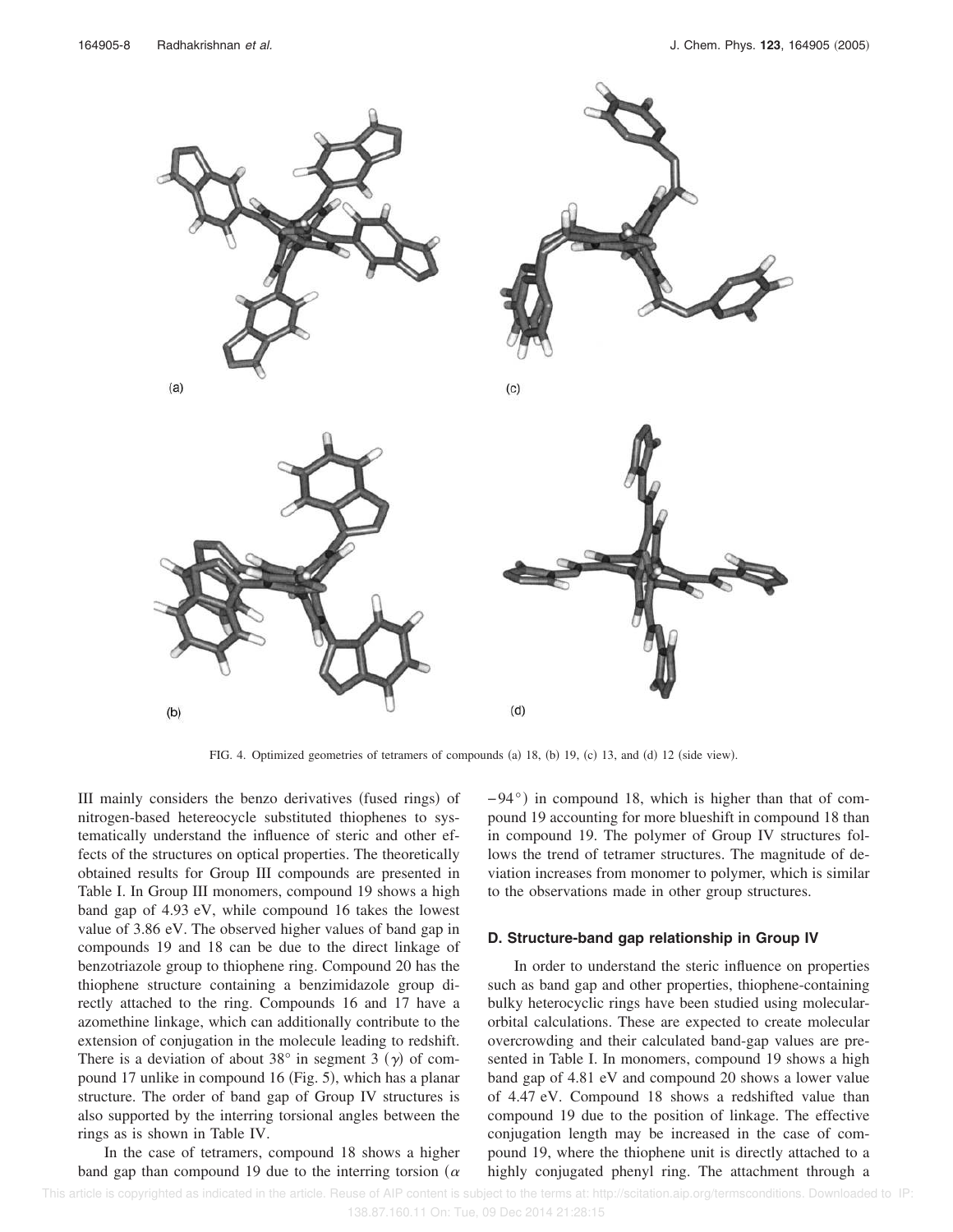

 $(a)$ 



FIG. 5. Optimized geometries of dimers of compounds (a) 16 and (b) 17.

benzothiazole or benzimidazole ring, compounds 4 and 20 realizes less strain than compounds 18 and 19. This may be supported with torsional angle  $(\beta)$  (Table V) between thiophene (segment 1) and the side chain (segment 2).  $\beta$  is found to be  $0^{\circ}$  in the case of compounds 4 and 19, i.e., molecule is planar, which led to the increase of conjugation and hence redshift.

In dimers, even though  $\alpha$  values of compounds 18 and 19 are comparable,  $\beta$  values are found to be high in compound 18 ( $\beta$  and  $\beta'$  values of compound 18 are 41° and 31° and for compound 4 are  $6^{\circ}$  and  $28^{\circ}$ ). Overall, the torsion angle  $\beta$  is observed to follow the order of deviation in band gap. The trend is found to be the same in the case of trimer, which may also be supported with torsional angle values.

In the case of tetramers, compound 18 shows a higher value than compound 19. The interring torsion angle  $(\alpha)$ (Table V) shows that compound 18 has a higher value of torsion compared to others in the group. The order of torsion  $(\alpha)$  is observed to follow the order of band gap. It shows the dependence of steric influence on band gap. The extrapolated band gap of Group IV polymers reflects the same trend for tetramers.

## **E. Comparison of band gap and effect of structure**

The band gap predicted from B3LYP/6-31G\* calculations of all polymers belonging to Groups I–IV are compared. The compounds in order of decreasing band-gap

TABLE IV. Calculated interring torsional angles for the AM1 optimized geometry (Group III).

|    |           | Interring torsional angles |                         |                         |  |  |
|----|-----------|----------------------------|-------------------------|-------------------------|--|--|
|    | Compound  | Thiophene ring<br>1 & 2    | Thiophene ring<br>2 & 3 | Thiophene ring<br>3 & 4 |  |  |
| 20 | D         | $-78.90$                   |                         |                         |  |  |
|    | T         | 78.60                      | 78.25                   |                         |  |  |
|    | <b>TT</b> | 78.28                      | 77.60                   | 77.68                   |  |  |
| 16 | D         | 61.19                      |                         |                         |  |  |
|    | T         | 61.70                      | 60.98                   |                         |  |  |
|    | <b>TT</b> | 61.78                      | 61.50                   | 60.77                   |  |  |
| 17 | D         | 58.83                      |                         |                         |  |  |
|    | T         | $-50.25$                   | 59.15                   |                         |  |  |
|    | <b>TT</b> | 96.82                      | $-53.65$                | 59.13                   |  |  |
| 18 | D         | 93.49                      |                         |                         |  |  |
|    | T         | $-96.07$                   | 95.26                   |                         |  |  |
|    | <b>TT</b> | 94.22                      | 93.88                   | 93.82                   |  |  |
| 19 | D         | 110.81                     |                         |                         |  |  |
|    | T         | 111.11                     | 109.69                  |                         |  |  |
|    | <b>TT</b> | $-111.74$                  | $-110.68$               | $-109.79$               |  |  |

values are presented below:

| 18, 19, 13, 4, 12, 20 | 10,9,14,17,11,2,5 | 16, 3, 15, 6, 8, 7 |
|-----------------------|-------------------|--------------------|
| 4.63–3.72 eV          | $3.48 - 3.30$ eV  | $3.25 - 2.95$ eV   |

Thiophene containing directly linked benzotriazole substituent (compounds 18 and 19) show extremely high band gap. Further, compound 4 (which is also has a direct linkage between thiophene and benzothiazole) is also showing high band gap, but relatively lower than that of compound 19. The above results clearly indicate that the direct linkage produces high strain to the molecule, which is reflected in the blueshift

TABLE V. Calculated interring torsional angles for the AM1 optimized geometry (Group IV).

|                |           | Interring torsional angles |                         |                         |  |  |
|----------------|-----------|----------------------------|-------------------------|-------------------------|--|--|
| Compound       |           | Thiophene ring<br>1 & 2    | Thiophene ring<br>2 & 3 | Thiophene ring<br>3 & 4 |  |  |
|                | D         | $-90.36$                   |                         |                         |  |  |
| $\overline{4}$ | T         | $-84.61$                   | $-91.70$                |                         |  |  |
|                | <b>TT</b> | $-86.93$                   | 63.57                   | 63.60                   |  |  |
|                | D         | $-78.90$                   |                         |                         |  |  |
| 20             | T         | 78.60                      | 78.25                   |                         |  |  |
|                | <b>TT</b> | 78.28                      | 77.60                   | 77.68                   |  |  |
|                | D         | 93.49                      |                         |                         |  |  |
| 18             | T         | $-96.07$                   | 95.26                   |                         |  |  |
|                | <b>TT</b> | 94.22                      | 93.88                   | 93.82                   |  |  |
|                | D         | 110.81                     |                         |                         |  |  |
| 19             | T         | 111.11                     | 109.69                  |                         |  |  |
|                | <b>TT</b> | $-111.74$                  | $-110.68$               | $-109.79$               |  |  |

 This article is copyrighted as indicated in the article. Reuse of AIP content is subject to the terms at: http://scitation.aip.org/termsconditions. Downloaded to IP: 138.87.160.11 On: Tue, 09 Dec 2014 21:28:15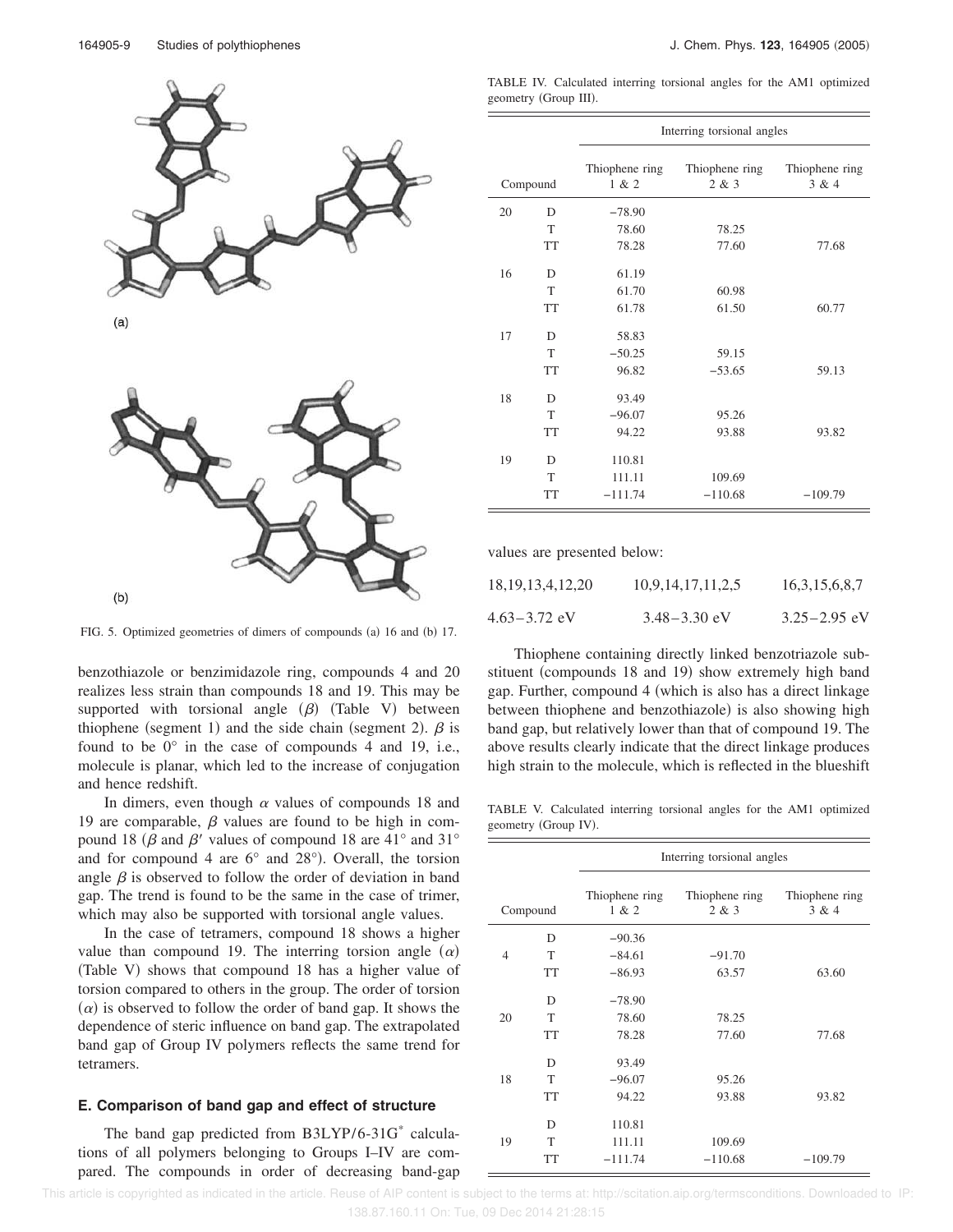of band-gap values. The other systems such as compounds 13, 12, and 20 also are considered in the category of high band-gap materials. In general, the steric influence profoundly dominates in deciding the band gap of these molecules rather than electronic effects.

On the other hand, compound 7 shows the lowest band gap within the compounds taken for study. The polymers such as in compounds 8, 6, 15, 3, and 16 all fall in this lower-band-gap category. Electronic effect dominates in all these cases. The compounds bearing terminal electronwithdrawing/releasing substituents in side chain fall in this region. Hence, it is observed to be the electronic effect which is pronounced.

Compounds 11, 2, 5, and 16 all fall in the middle region. Here the observed band gap is considered to be due to the compromised effect of both electronic and steric contributions. In the case of compound 11, even though it has a similar structure to compound 10 (which falls in the highband-gap region), the presence of COOH groups keeps it in the middle region.

Overall, the high-band-gap materials all have a high torsion angle and their spatial distribution observed from its optimized geometry are also different from the geometries of the medium- and low-band-gap materials. The optimized geometries of these strained molecules are found to be distributed uniformly in space. The representative geometry of this kind is shown in Fig. 4, which is obtained for the tetramers of various structures. The side view of the geometrical structures shows that all thiophene units of tetramers fall in an axis and the side chains are evenly placed in an organized manner. This kind of three-dimensional (3D) packing may affect the formation of supramolecular architectures, which in turn modify the band gap. In the case of tetramers of lowand mid-band-gap materials, such a kind of organized geometry is not observed.

## **F. Comparison of experimental and theoretical band gaps**

The band gap of the molecules are generally determined from the optical absorption threshold.<sup>23</sup> The comparable absorption edge determined from UV-visible spectra in methanol solution is correlated with theoretically obtained band gap (B3LYP/6-31G<sup>\*</sup>). The overlapping absorption edge value is taken for comparison (Table I). In Group I, monomers 4 and 8 show high and low band gaps both in solution and in thin film. In general, the decreasing order of band gap obtained from experimental data follows the same trend of B3LYP/6-31G\* calculated values. The monomer of compound 9 has good overlap of band gap with theory, while polymer 9 shows more deviation from the experimentally determined value in solution. Unlike other compounds of Group I, the dihedral angles for this compound (9) do not show characteristic change. Experimental band-gap data of monomers of Group I show more overlap with its corresponding theoretical value than their corresponding polymers. The absorption edge is also determined for thin films (prepared from CHCl<sub>3</sub> solution) and compared with theoretically obtained band gap (B3LYP/6-31G\*). The variation between the band gap calculated from solution and thin film data also match well, unlike their corresponding polymers.

The polymers of compounds containing thiazole (2) and thiadiazole (9) at the terminal point of the side chain show more deviation from experiment. The deviation between the experimental and calculated band-gap values is observed to be high in the case of compounds, which has terminal functional groups in the side chain (which again influences the solvato chromism/aggregate formation) as in the case of compounds 3 and 6. This is much pronounced in compound 3, where the presence of terminal carboxylic acid may play a role in the deviation. On the other hand, polymers containing fused phenyl rings in the side chain such as compounds 4 and 5 show very high overlap in values of theory and experiment.

In Group II, the monomer of compound 15 shows deviation from the theoretical order in both solution and thin film similar to compound 9. Of all the compounds in Group II, compound 14 shows a good overlap of experimental data with theory. It is interesting to note that except in compound 14, other experimentally synthesized compounds, a proton in the terminal heteroaromatic ring of the side chain is present, and it is basic. This proton may route for aggregation and polarity enhancement. It may also influence solvato chromism, which ultimately aids for deviation from theory. This view is again supported on the basis of deviations seen in polymers of compound 11 too, which contain a polar carboxylic acid group.

The experimental trend determined from the solution absorption edge of experimentally synthesized Group III compounds follows the theoretical trend except the change in the position of compounds 18 and 19 and only a marginal change is observed in theoretical data. Compound 16 shows the lowest band gap as predicted by theoretical calculations. A deviation in the trend is observed in thin-film data. It is observed that in monomers, the obtained band gaps from solution data are always lower than that of the theoretical data. Similar to Group II compounds, Group III compounds also have a labile basic proton, which may be the reason for deviation.

The experimental band gap obtained for the synthesized compounds of Group IV are compared and their overlap with the theoretical data is presented in Table I. The data obtained for monomer and polymer of compound 18 show more band gaps than others. The experimental and theoretical trends do not match well in Group IV. This may be due to molecular overcrowding, which may change the packing pattern. The variation in three-dimensional packing will change the bandgap values, while theory does not take these factors for bandgap calculations.

Although the band gaps show little deviation from the experimental band gaps, the trend in band gap is found to be the same in experimental and theoretical results in most of the cases. The possible reasons for the deviation in results may be that (i) the gas phase is considered in the theoretical calculation and (ii) only HT-HT coupling is considered in the